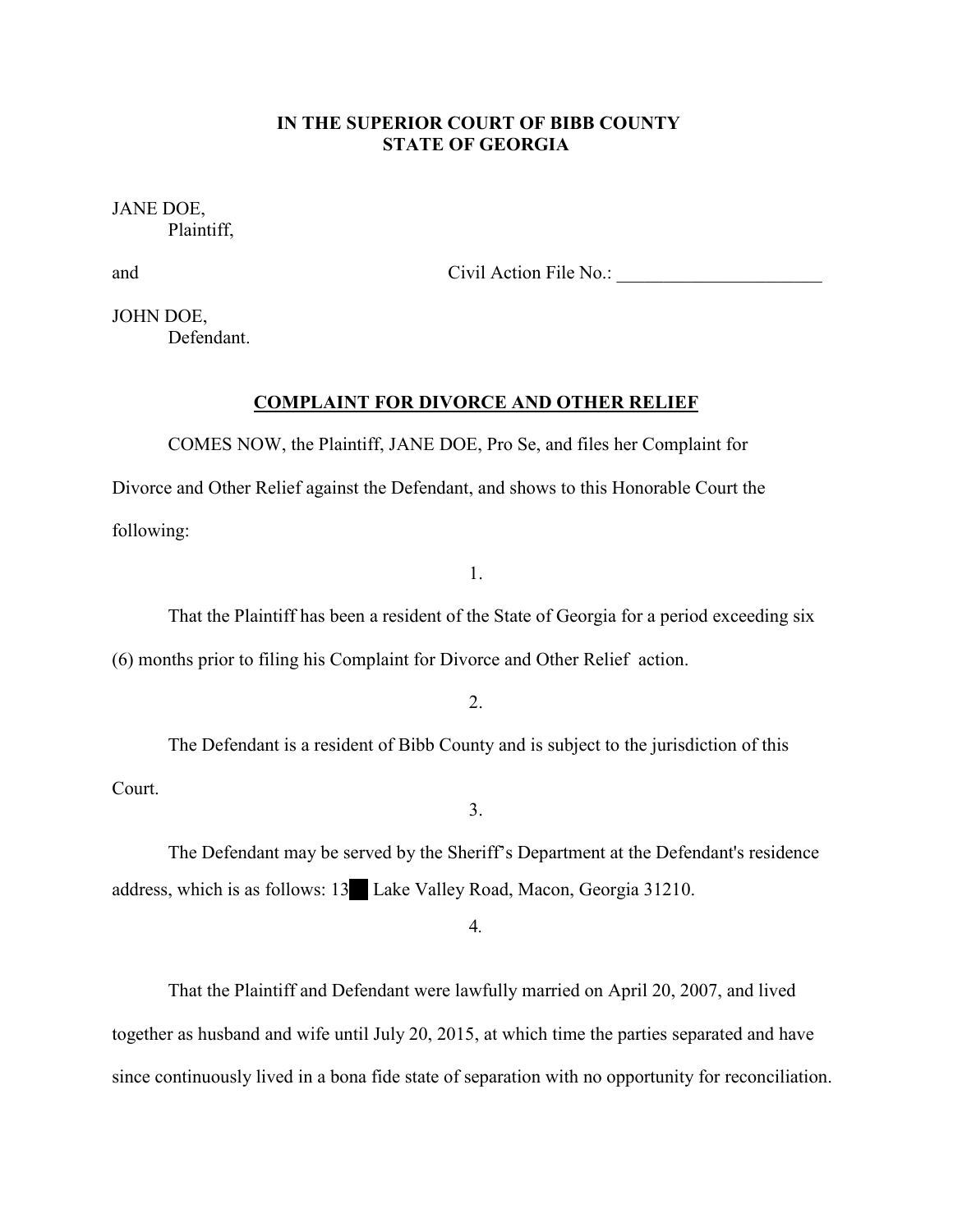5.

 Plaintiff brings this action for divorce on the grounds that that the marriage is irretrievably broken, as defined in O.C.G.A. § 19-5-3(13), as amended; and on all such other grounds that could be averred by amendment as provided pursuant to O.C.G.A. § 19-5-3, *et seq.* 

6.

 That there are four minor children of this marriage, to wit: John Doe, a male whose date of birth is February 2, 2009; James Doe, a male whose date of birth is March 29, 2010; Jane Doe, a female whose date of birth is January 9, 2013; and Jean Doe, a male whose date of birth is June 20, 2014. No other children are expected from this marriage.

7.

That the minor children currently live with the parties at 13<sup>6</sup> Lake Valley Road, Macon, GA 31210. The children have lived at this address since approximately 2010.

8.

 That during the last five years, the children has lived at the following address: with parents at 13 Lake Valley Road, Macon, GA 31210 from 2010 to present.

9.

 That Plaintiff has not participated as a party, or witness, or in any capacity in any other litigation concerning the custody of the minor children in this or any other state.

10.

 That the Plaintiff does not have any information of any proceeding that could affect this case, including proceedings for enforcement and proceedings related to family violence, protective orders, termination of parental rights, and adoptions in this or any other state.

11.

That the Plaintiff knows of no other person, not a party to this proceeding, who has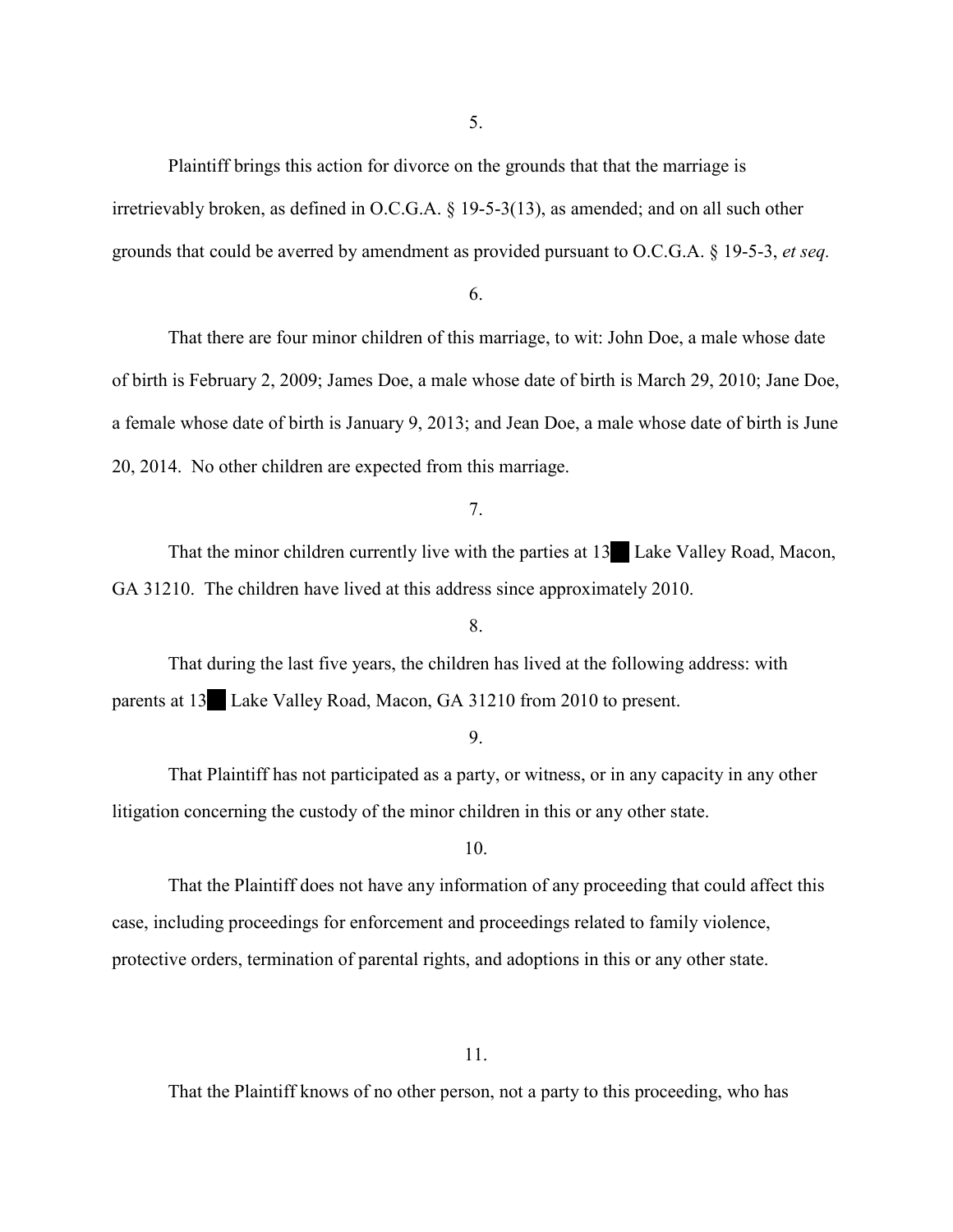physical custody of the children or claims to have custody or visitation rights with respect to the minor children.

12.

 That the Plaintiff believes that the following custody arrangement is in the best interests of the children: The Plaintiff should have sole physical and legal custody.

## 13.

 That the Plaintiff believes that the following visitation arrangement is in the best interests of the children: The Defendant shall have the children on the days that he has off from work during the week; he can pick them up from school at  $3:15$  p.m. and return them at  $7:00$  p.m. If Defendant is off from work on back to back days, the children can spend the night with him and Plaintiff will pick the children up the following day if Father is working. Defendant can also have the children every other weekend that he is off from work from Friday at 9:30 p.m. until Sunday at 6:00 p.m.

### 14.

 Based on Defendant's monthly gross income of \$2,633.75 per month, and the Georgia Child Support Guidelines (O.C.G.A. § 19-6-15), Plaintiff can pay the Defendant an amount of child support of \$1,023.00 per month.

## 15.

 That the Plaintiff should be ordered to maintain a policy for medical, dental and hospitalization insurance for the minor children.

## 16.

The parties should be equally responsible for all expenses incurred for the children's medical, dental and hospital care that are not covered by insurance.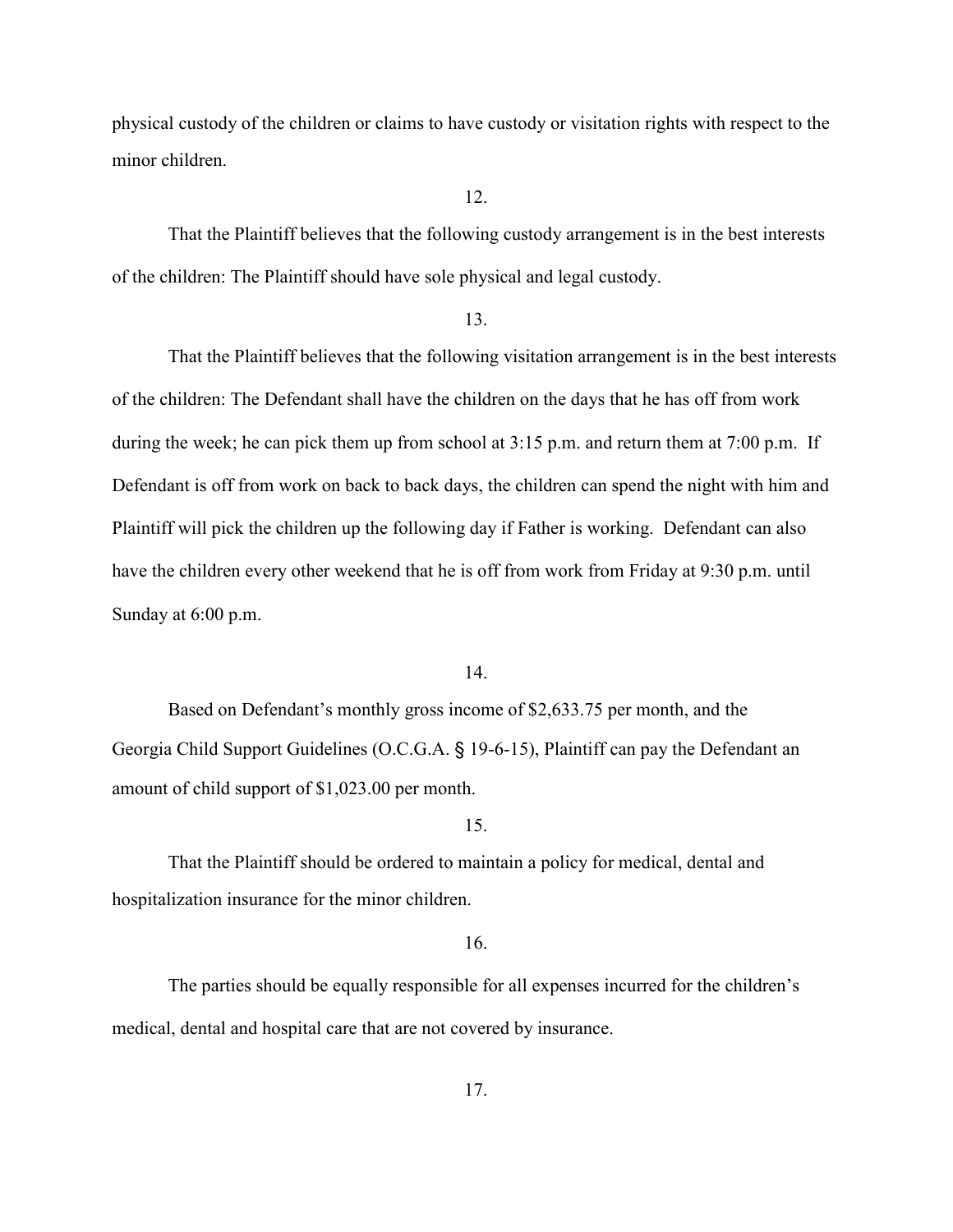The Plaintiff should be allowed to claim the minor children John Doe and James Doe as dependents for tax purpose; and the Defendant should be allowed to claim the minor children Jane Doe and Jean Doe as dependents for tax purposes.

#### 18.

That the Plaintiff is not requesting alimony.

# 19.

 That the Plaintiff and Defendant have obtained the following property during our marriage, and Plaintiff is asking for a fair division of this property: 13 Lake Valley Road, Macon, GA 31210; 2007 Chrysler Town & Country; 1998 Ford Escort; and a Vanguard 401K. Plaintiff would like to be awarded all right, title and interest in the 2007 Chrysler Town & Country, sole use and possession of 13<sup>6</sup> Lake Valley Road, Macon, GA 31210; and one-half of the Vanguard 401K. The parties have already agreed on the division of the household contents, including clothes, furniture, appliances, and electronics.

#### 20.

 That the Plaintiff and Defendant have outstanding joint or marital debts, and the responsibility for paying them should be as follows: The Plaintiff should be ordered to pay for the BMO Harris Bank auto loan balance in the amount of \$8,800.00; Robin's Federal Credit Union credit card balance in the amount of \$3,246.27; and the Capital City Bank mortgage balance in the amount of \$72,502.00; hold Defendant harmless thereon.

### 21.

The Plaintiff would like her maiden name of Jane Smith restored to her.

22.

That the Plaintiff desires a total divorce from the Defendant upon legal principles.